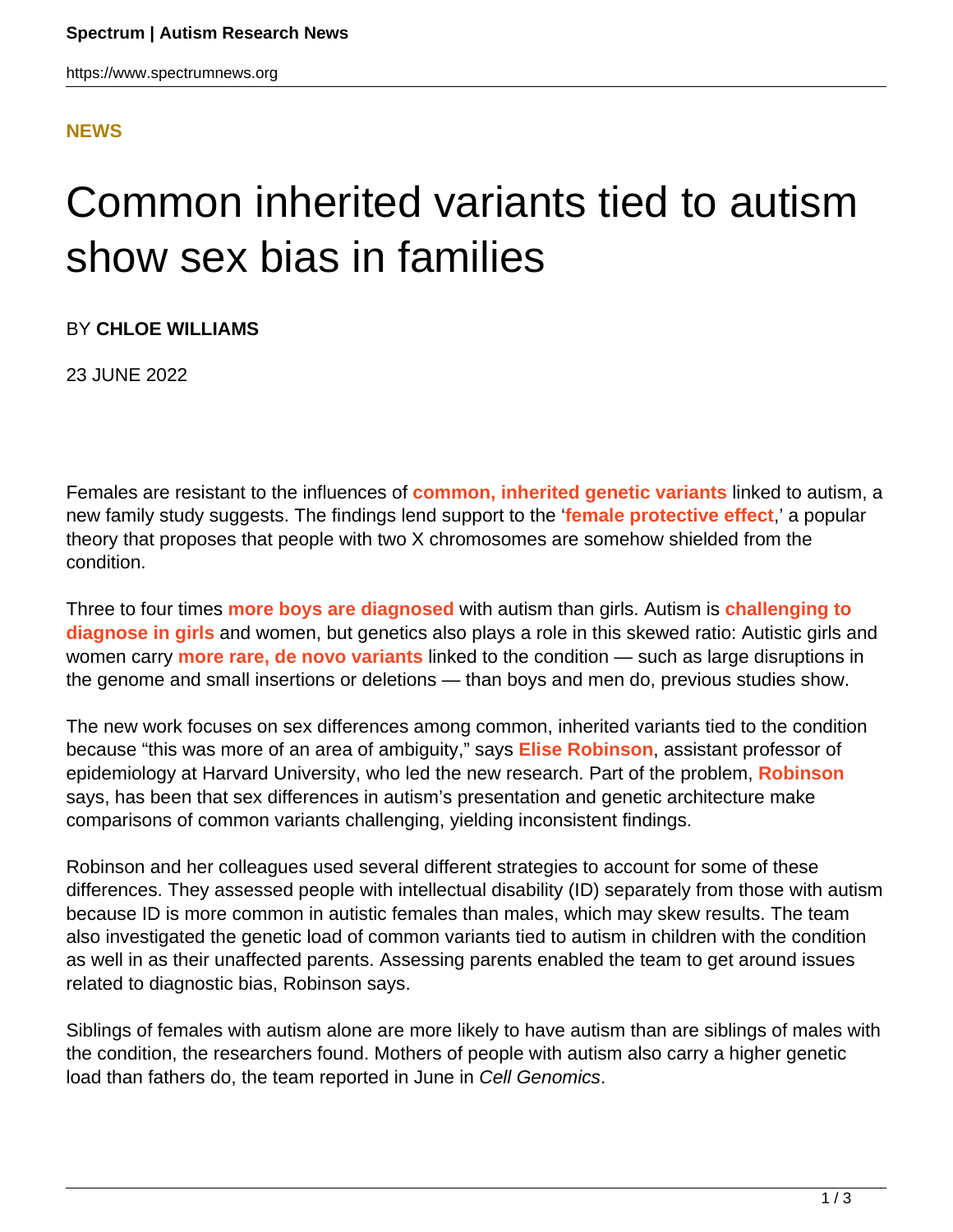https://www.spectrumnews.org

The findings provide "strong support for the female protective effect model" and may further motivate researchers to understand the mechanisms that underlie it, says **[Donna Werling](https://genetics.wisc.edu/staff/werling/)**, assistant professor of genetics at the University of Wisconsin-Madison, who was not involved in the research. "If we understand those mechanisms, then we have potential to better understand the biology of autism," she says.

The new work drew on data for 1,707 siblings of autistic females without ID and 6,270 siblings of autistic males without ID from **[iPSYCH](https://ipsych.dk/en/about-ipsych)**, a collection of medical and genetic information from more than 1.47 million people born in Denmark.

Siblings of autistic females are seven times as likely to have an autism diagnosis as age- and sexmatched people from the general population in Denmark, whereas siblings of males are four times as likely, the researchers found. Given that siblings share a large proportion of their genetics, the findings suggest that females carry more autism-linked variants than males do. Siblings of people with ID alone, in contrast, are more likely to be diagnosed with ID than are people in the general population, but the likelihood does not differ by sex.

In another analysis, Robinson and her colleagues examined polygenic risk scores — sums of common variants tied to autism — for 7,628 people with the condition, 13,362 of their unaffected parents and 18,862 people from the general population. The data came from the **[Simons Simplex](https://www.sfari.org/resource/simons-simplex-collection/) [Collection](https://www.sfari.org/resource/simons-simplex-collection/)**, **[SPARK](https://sparkforautism.org/)** and the **[UK Biobank](https://www.spectrumnews.org/news/toolbox/large-u-k-database-reveals-links-genes-brain-function/)**. (The Simons Simplex Collection and SPARK are funded by the Simons Foundation, Spectrum's parent organization.)

Polygenic risk scores do not differ by sex in the general population, but mothers of children with autism have significantly higher scores than fathers do, the analysis shows. The extent to which unaffected children inherit autism-linked common genetic variants from their parents may also differ by sex, according to preliminary evidence: 1,611 unaffected female siblings' polygenic risk scores are roughly the average of their parents' scores, as expected by chance, but 1,519 unaffected male siblings' scores are lower than the parental average, suggesting that they inherit fewer of the variants than expected.

"People have been looking for the female protective effect for a long time and mostly not finding it, but it looks like they got it in terms of higher thresholds for females in both mothers and siblings of females," says **[Catherine Lord](https://www.semel.ucla.edu/autism/team/catherine-lord-phd)**, distinguished professor of psychiatry and education at the University of California in Los Angeles, who was not involved in the study.

Levels of polygenic transmission vary according to sex among people with autism too, the team also found. But the presence of disruptive de novo mutations modifies the genetic load filled by common, inherited variants. Generally, autistic children **[over-inherit common variants](https://www.spectrumnews.org/news/common-variants-rare-mutations-combine-shape-autism-risk/)** tied to the condition from their parents. Females without de novo mutations in autism-linked genes have nearly three times the levels of over-inheritance than males with de novo mutations, the new study shows.